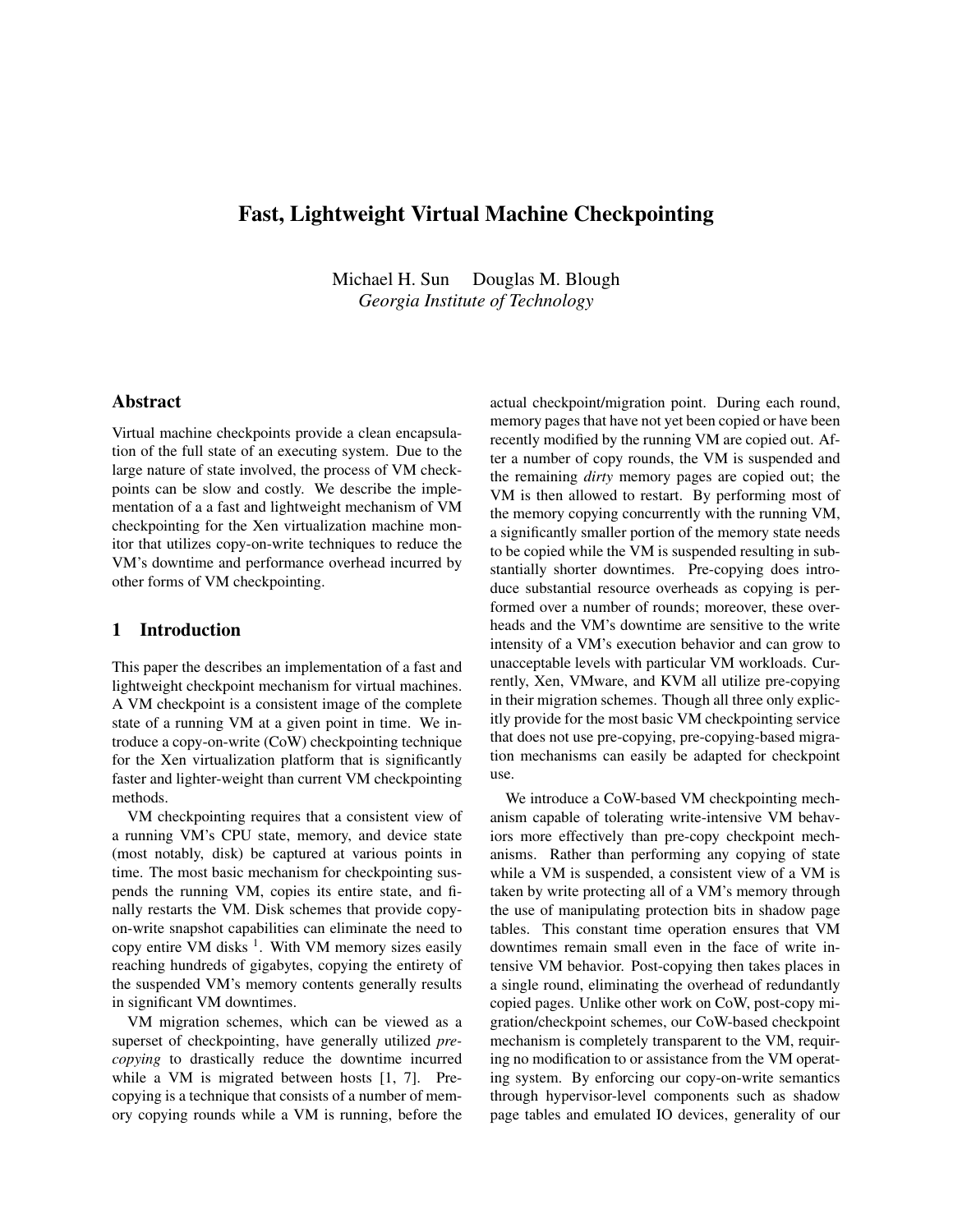checkpoint mechanism is preserved.

### 2 Related Work

The major system virtualization platforms—Xen, VMware, KVM—currently only provide a primitive *suspend-save-restart* checkpoint mechanism in which significant VM downtimes are incurred. VM migration and VM forking, however, can both be seen as generalized forms of *VM checkpointing* and their bodies of work provide a number techniques adaptable for VM checkpointing.

The majority of VM migration schemes utlize *precopying*, a technique in which the bulk of state transfer is done prior to the actual migration point. Xen live migration [1], VMware VMotion [7], and KVM live migrationcitekivity: klv all iteratively pre-copy memory pages for a number of rounds, copying in each round those pages that have been dirtied since the last round until a small *writable working set* (WWS) can be identified or a threshold of rounds is reached. The VM is then suspended, the remaining dirty pages copied along with CPU and device state to the destination where the VM is restarted. By this reducing the state that must be transferred with the VM is suspended, the VM's downtime is greatly reduced.

High availability systems, Remus [3] and Kemari [8], have modified the live migration mechanism of Xen to enable high frequency VM checkpointing between primary and backup hosts. Remus and Kemari checkpoint efficiently by continuously repeating the final copy round of live migration; the VM is suspended or paused and memory dirtied since the last checkpoint is copied to from the primary to the backup. The high frequency of the checkpointing (as often as every 25ms) tends to keep the number of dirty pages copied during checkpoints small, resulting in acceptable VM downtimes. Both systems have also managed to further reduce VM downtime by eschewing the costly suspend/restart signaling of the current Xen implemenation in favor of lightweight event channels. Despite these improvements, checkpointing at such high frequencies incurs significant overhead penalties. Kernel compile benchmarks show more than 50% performance penalty when checkpointed at 50ms intervals and I/O intensive workloads such as SPECweb operate at 25% of their native performance. Reducing the frequency of checkpoints would increase the amount of dirty state that must be copied during a checkpoint, raising the VM downtime; the problem increases in severity with more write intensive workloads.

*Post-copy based migration* [5] is a technique that attempts to address the major drawbacks of pre-copy based migration: duplicate memory transfers across iterative copy rounds, and less than acceptable VM downtimes for write intensive workloads. It defers memory transfer to after the VM's CPU state has been migrated and the VM restarted at the destination. The memory state is then both actively *pre-paged* to the destination and *demandpaged* when the VM faults over a missing page. This ensures that no memory page is transmitted more than once, and that a VM's downtime depends only on the time to transfer a small portion of CPU state. A pre-paging strategy that actively fetches those pages spatially local to a faulting page access is used to reduce the number of demand page faults. Their implementation however, only supports PV guests as the mechanism of trapping memory accesses utilizes an in-memory pseudo-paging device in the guest. Our approach allows fully virtualized guests to run without modification.

A *VM fork* is an abstraction analogous to a process fork where a running VM spawns child VMs that are clones of itself. Potemkin [9] and the Difference Engine [4] offer VM forks that operate locally within single machine. CoW techniques implemented in a manner similar to our work allow the VM forks to occur quickly by deferring the duplication of memory pages until the contents of the pages actually differ between VMs. Snowflock[6] extends the VM fork abstraction in a distributed fashion, providing the ability for clones to be created across a cluster of machines. In essence, a combination of cloning and migration, Snowflock leverages the same CoW technique used by Potemkin and the Difference Engine to capture an immutable image of the parent VM as well as a demand-paging mechanism similar to Hines et al. to provides missing pages to VM children. Since the goal of VM fork work has been the efficient creation of VM clones that run *simultaneously*, current VM fork implementations are not ideally suited to being checkpoint mechanisms; they do not provide a means of obtaining dependable, persistent checkpoints and require that extra resources be allocated to support a running clone rather than a checkpoint.

Colp et al. [2] have announced and provided patches to Xen that utilize CoW techniques similar to ours in order to provide fast checkpoints. Their effort was performed concurrently, though independently with ours. From a high level the efforts appear congruent, so we therefore provide details of our specific implementation.

# 3 Design

An effective VM checkpointing solution requires that a consistent view of a large amount of state be captured in an efficient manner. A consistent view entails the procurement of the memory state, CPU state, and I/O device state of an VM at an instantaneous point in time. The checkpoint mechanism should minimally interrupt VM execution, incur a small resource footprint, minimally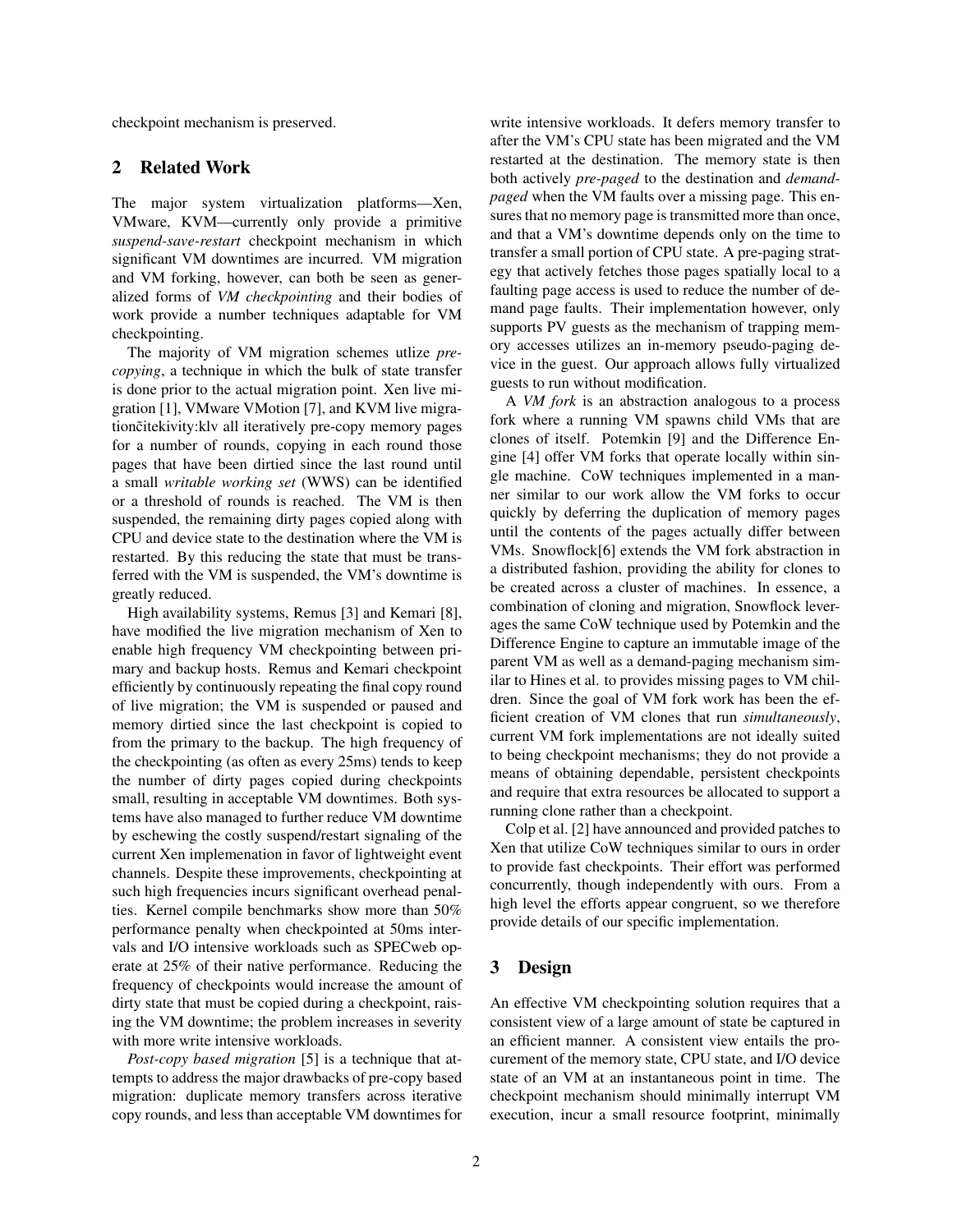degrade the performance of applications in the VM, and complete in a brief time period.

We define the *VM downtime* to be the largest length of time that a VM's execution is suspended during the checkpoint process.  $2$  The resource footprint is measured by the amount of memory, CPU time, and disk space utilized by the checkpoint process. The impact of checkpointing on VM applications is measured by the differences in benchmark results—both application-level benchmarks and microbenchmarks—between when the benchmark is run with and without checkpointing enabled.

Pre-copying approaches exhibit poor performance under write-intensive VM behavior because the writeable working set of memory pages that must be copied while a VM is suspended becomes so large that the VM incurs a significant (greater than 1 sec) period of downtime. This problem will be exacerbated given the current growth trends of CPU performance greatly outpacing memory bus bandwidth. In contrast, our approach utilizes a copyon-write mechanism that enables a consistent view of a suspended VM to be captured in an extremely short period of time irrespective of the write intensity of the VM workload. During VM suspension, memory pages are only write protected, deferring memory copying to after the VM has been allowed to restart. This also ensures that each memory page will be copied only once, avoiding the wasteful duplicate copies that can occur during pre-copy rounds.

We explain the process of our CoW checkpoint approach which captures a persistent image of the entire VM's state at each checkpoint.

#### Step 1: Initiate Checkpoint

The checkpoint management process initiates a checkpoint by suspending the executing VM. This entails descheduling the VM, quiescing I/O devices, and unmapping shared memory regions. This is the start of the VM's downtime.

### Step 2: Capture Consistent View

The VM's CPU and device state is copied to persistent storage as part of the checkpoint image. All of the VM's memory pages are then write protected and a snapshot is performed on the VM's disks.

### Step 3: VM Resumption & Post-copy

Devices are reconnected, shared memory remapped, and the VM is restarted. Write-protection faults are intercepted and the contents of the faulting memory pages are copied to the checkpoint image, and the memory page is made writable again. Other sources of memory writes such as DMA are intercepted and CoW performed on those memory pages. Concurrently, the checkpoint manager process actively copies out the VM's memory pages, making them writable again after they have been copied to the checkpoint image.

#### Step 4: Checkpoint Completion

After every memory page of the VM has been copied to the checkpoint image, either by the checkpoint manager process or through a CoW fault, the checkpoint is complete.

# 4 Implementation

We have implemented our copy-on-write checkpoint mechanism on the Xen 3.2.2 platform. This Xen platform consists primarily of the Xen hypervisor and a privileged VM called dom0 in which libraries, utilities and management components execute. It is capable of running para-virtualized (PV) domains as well as fully virtualized domains (HVM). Our implementation involves modifications to the hypervisor, some library routines in libxc, and the xend management daemon. The implementation was built to support 32-bit non-PAE operation for both PV and HVM guest VMs.

### 4.1 Background

The Xen live migration code was the building block from which we built our checkpoint mechanism. The migration code consists of code from both the xend management daemon, the libxc library, and some internal features of the hypervisor. In particular, we take advantage of the *log-dirty mode* that live migration uses, in which shadow page tables are used to keep track memory writes. In this mode, a guest VM (PV or HVM) loads shadows copies of what it believes to be its page tables. This allows the protection bits to be modified in a way transparent to the actual guest. In log-dirty mode, all pages are write protected so that all memory writes can be intercepted through faults. We utilize this mode to capture attempted writes to memory, copy the original memory page before modification to copy-on-write (CoW) buffers, and then allow the memory write to occur.

### 4.2 Special behavior

Log-dirty mode via shadow page tables doesn't catch all writes to memory however. For HVM domains, I/O is emulated through QEMU, which performs DMA without regard to the domain's shadow page tables. Thus these I/O writes must also be intercepted for copy-onwrite snapshots to work. We modify the QEMU daemon to make a hypercall to the hypervisor informing it which pages will be modified. Additionally, the Xen hypervisor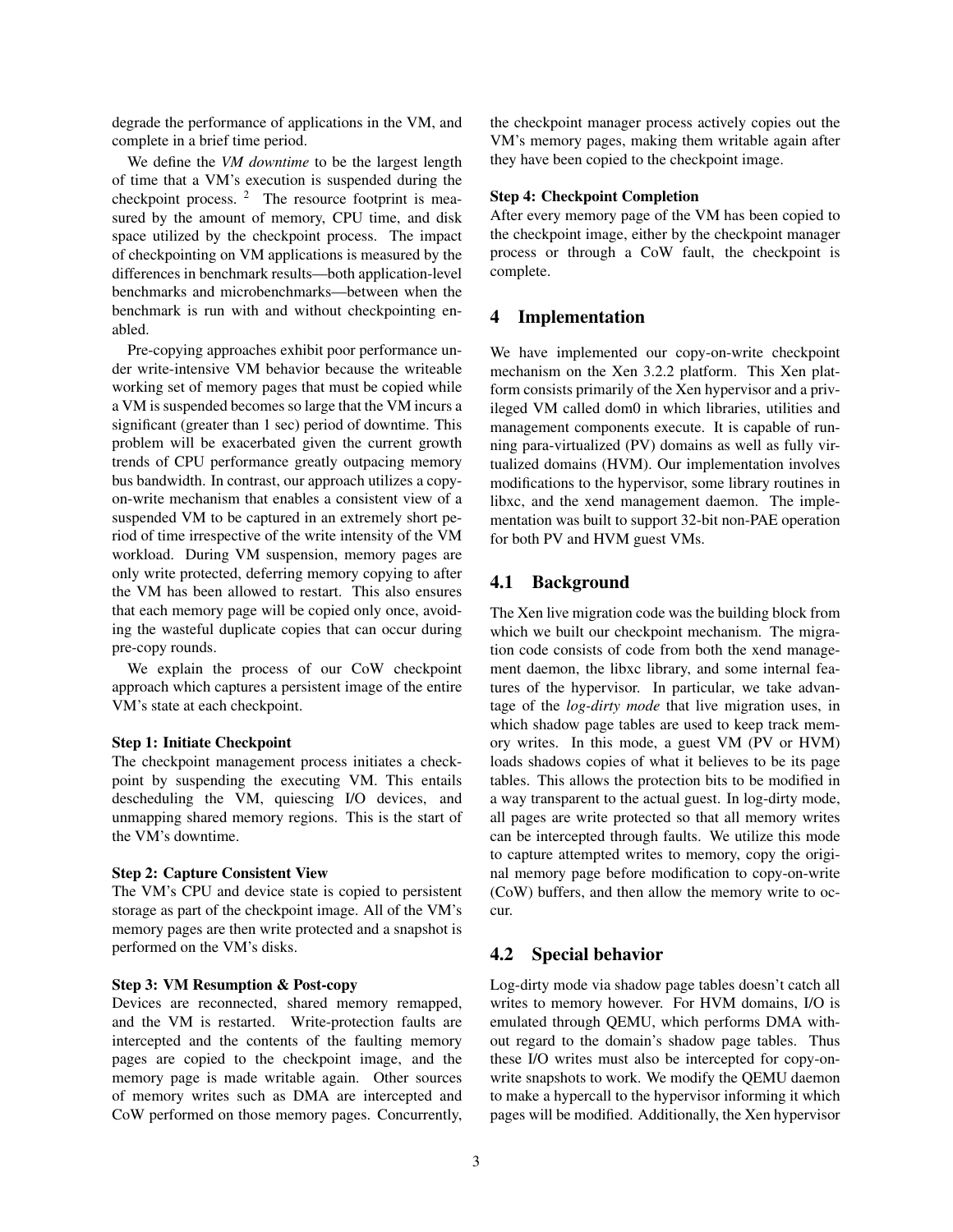itself emulates certain operations that write to memory without regard for page table protections. For our implementation, we had to track down all of these operations in the hypervisor and ensure a copy-on-write occurs before memory is modified if the domain is being checkpointed.

# 4.3 Checkpoint execution flow

A copy-on-write (CoW) checkpoint is initiated just as a VM migration would be: through the xend control plane daemon running in domain 0, a specialized and privileged management domain. The daemon makes a call to a function in the libxc library to start the checkpoint. At this point, the VM is still running. CoW code in libxen then allocates memory buffers and other state in preparation for handling the CoW memory snapshot. After all preparations have been made, libxen signals to the xend daemon that the domain should be suspended. xend then disconnects devices, records the QEMU daemon's state, and performs a snapshot on the virtual disk used by the domain. This can be achieved in a number of ways, but for our implementation we utilize a ZFS virtual disk and it's snapshotting capabilities.

The xend daemon then signals the CoW code in libxen that the domain has been suspended. At this point a snapshot of the VM will be taken. Log-dirty mode is turned on which has the effect of write protecting the VM's memory through the shadow page tables. Special CPU state and context are also captured. The xend daemon is then signaled to restart the domain.

A virtual snapshot of the domain has then taken place, as any modifications from the time of VM suspension are tracked. A libxc tool now begins to copy all of the memory pages of the running domain and writes them out to a checkpoint file. After the libxc process copies all the memory, the CoW memory buffers that hold the vital unmodified memory pages are written out to the checkpoint file, replacing any memory pages that might have been copied while the VM had already resumed execution.

### 4.4 Optimizations

We investigated a number of *fault reduction* optimizations that would attempt to copy those memory pages more likely to fault during the checkpoint process as a means of improving performance. We implemented a *last n address space optimization* where pages dirtied from the last *n* address spaces seen in page directory register cr3 would be copied first to avoid faulting. In our evaluation as will seen later, we realized the majority of the cost of checkpoint comes from the copying overhead of producing a entire checkpoint, and that individual faults were insignificant in comparison. This led us to look into incremental checkpoints, where only recently



Figure 1: Execution flow of checkpoint mechanism

modified pages are written out to a incremental checkpoint file. That work has not been completed at the time of this report.

## 5 Evaluation

The two most important performance metrics our mechanism strove to improve were downtime and overall performance overhead on the running VM. We evaluate the performance of our checkpoint mechanism against other possible methods of VM checkpointing, namely a standard full stop checkpoint, and one based on pre-copying. Our testbed consists of a machine with a 2.4 Ghz Intel Core Duo E6600 with VT support, 2GB of RAM and a 7200 RPM SATA hard drive.

We began our evaluation with a setup consisting of a Damn Small Linux (DSL) distribution 256 MB HVM VM running idly and measuring the downtime each checkpoint incurred under the standard checkpoint mechanism, our copy-on-write mechanism and a checkpoint mechanism that used pre-copying. We made a simple modification to the Xen live migration code to create checkpoints instead of migrating VMs. The results of the mean of three trials can be seen in Figure 2. Clearly, the use of CoW checkpointing improved the overall downtime by more than 76% compared to the next closest mechanism.

We then evaluate how well our checkpoint mechanism performs on a VM running a kernel compile workload. A 512 MB Arch Linux HVM VM is loaded with a standard Linux kernel compile while checkpoints are taken at different frequencies. Figure 3 shows for all intervals, our CoW-based checkpoint mechanism outperforms the pre-copy based mechanism.

We also compare the overhead the differing checkpointing mechanisms have on our kernel compiling VM. Figure 4 shows that other than at the highest checkpoint-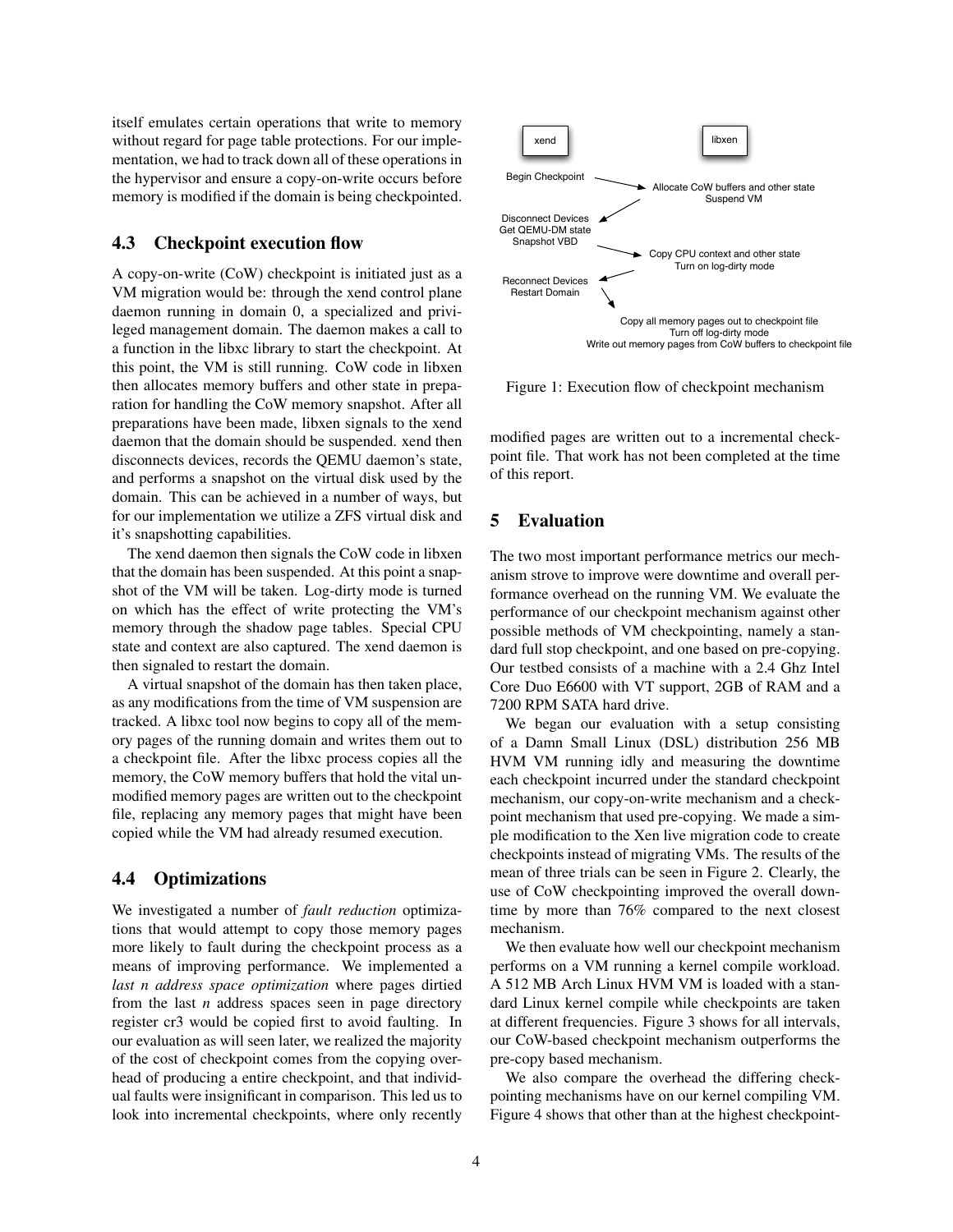



ing frequency (30 sec), our CoW-based solution has a lower overhead than the pre-copy based mechanism.

# 6 Conclusion

We have designed and implemented a copy-on-writebased checkpointing solution for Xen that supports both PV and HVM guests. It is fast and lightweight, generally outperforming the next best solution, a pre-copy-based checkpoint mechanism.

### 7 Acknowledgments

Would like to thank Mike Hibler and the Emulab team for their extraordinary help in setting up our testbed environment.

# References

- [1] CLARK, C., FRASER, K., HAND, S., HANSEN, J., JUL, E., LIMPACH, C., PRATT, I., AND WARFIELD, A. Live migration of virtual machines. In *Proceedings of the 2nd conference on Symposium on Networked Systems Design & Implementation* (2005), vol. 2, USENIX Association Berkeley, CA, USA, pp. 20–20.
- [2] COLP, P. VM Snapshots.
- [3] CULLY, B., LEFEBVRE, G., MEYER, D., FEELEY, M., HUTCHINSON, N., AND WARFIELD, A. Remus: high availability via asynchronous virtual machine replication. In *Proceedings of the 5th USENIX Symposium on Networked Systems Design and Implementation* (2008), USENIX Association Berkeley, CA, USA, pp. 161–174.
- [4] GUPTA, D., LEE, S., AND VRABLE, M. Difference engine: Harnessing memory redundancy in virtual machines.
- [5] HINES, M., AND GOPALAN, K. Post-Copy Based Live Virtual Machine Migration Using Adaptive Pre-Paging And Dynamic Self-Ballooning.



Figure 3: Downtime of precopy-based vs. CoW-based checkpointing

- [6] LAGAR-CAVILLA, H., WHITNEY, J., SCANNELL, A., RUMBLE, S., DE LARA, E., BRUDNO, M., AND SATYANARAYANAN, M. University of Toronto–Department of Computer Science Technical Report CSRG-TR578 Impromptu Clusters for Near-Interactive Cloud-Based Services.
- [7] NELSON, M., LIM, B., AND HUTCHINS, G. Fast transparent migration for virtual machines. In *Proceedings of the USENIX Annual Technical Conference* (2005), USENIX Association Berkeley, CA, USA, pp. 25–25.
- [8] TAMURA, Y. Kemari: Virtual Machine Synchronization for Fault Tolerance using DomT. In *Xen Summit* (2008).
- [9] VRABLE, M., MA, J., CHEN, J., MOORE, D., VANDEKIEFT, E., SNOEREN, A., VOELKER, G., AND SAVAGE, S. Scalability, fidelity, and containment in the potemkin virtual honeyfarm. *ACM SIGOPS Operating Systems Review 39*, 5 (2005), 148–162.

# Notes

<sup>1</sup>LVM, ZFS

<sup>2</sup>A suspended VM has been descheduled by the hypervisor and it's I/O devices quiesced; a VM becomes active again when it is scheduleable and its I/O devices have been reconnected